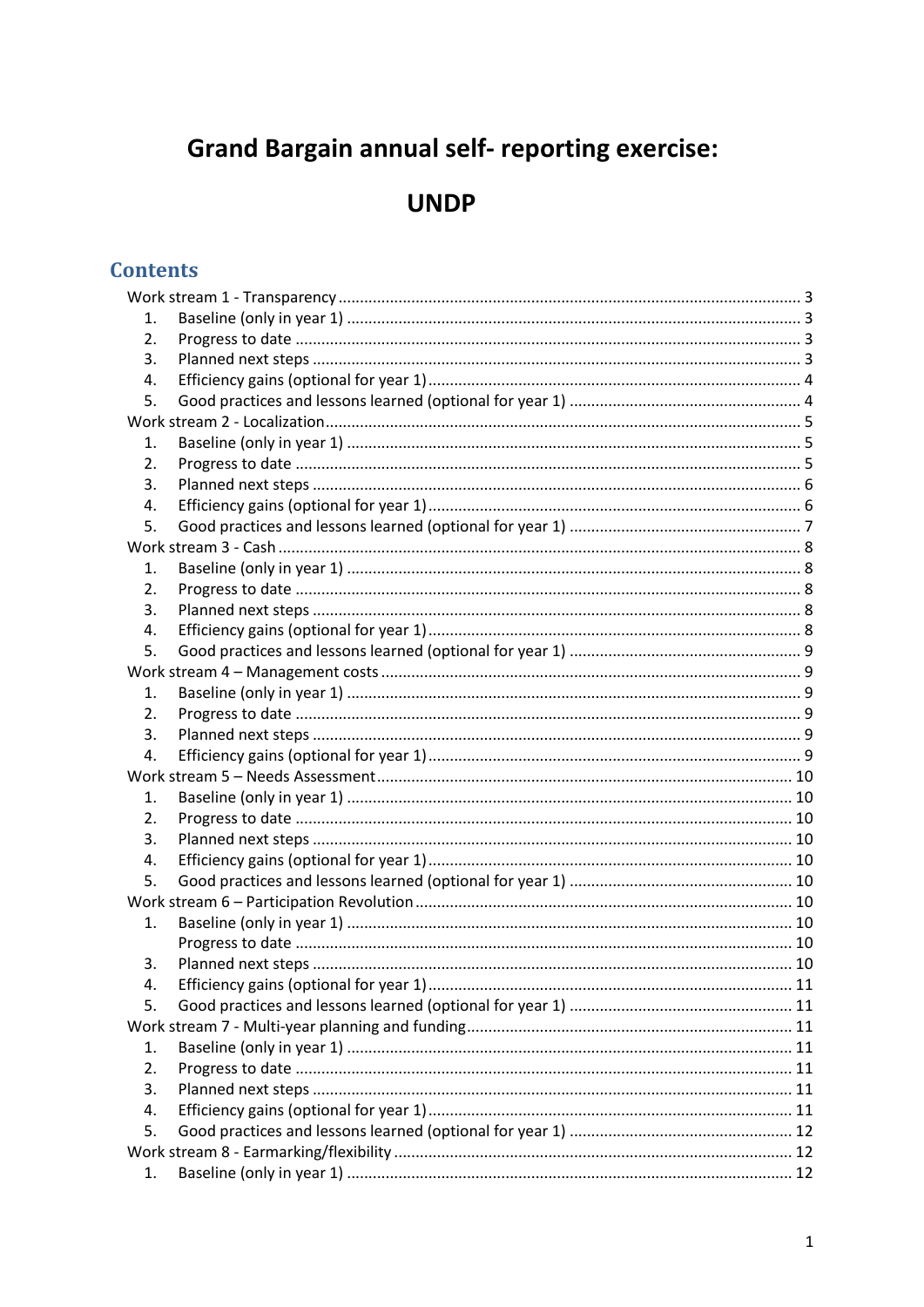| 2.             |  |
|----------------|--|
| 3.             |  |
| 4.             |  |
| 5.             |  |
|                |  |
| 1.             |  |
| 2.             |  |
| 3.             |  |
| 4.             |  |
| 5.             |  |
|                |  |
| $\mathbf{1}$ . |  |
| 2.             |  |
| 3.             |  |
| 4.             |  |
| 5.             |  |
|                |  |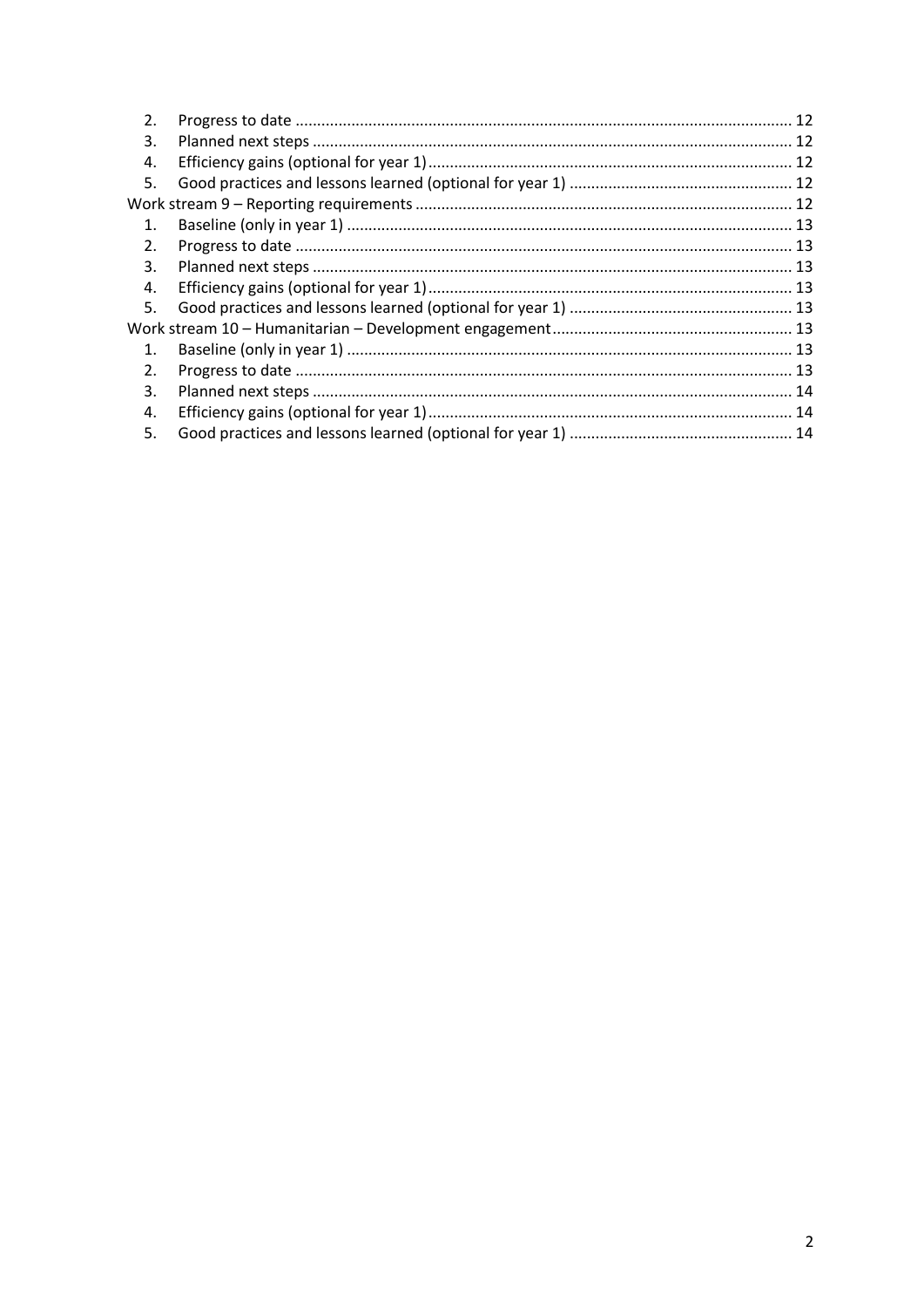## <span id="page-2-1"></span><span id="page-2-0"></span>**Work stream 1 - Transparency**

#### **1. Baseline (only in year 1)**

Where did your organisation stand on the work stream and its commitments when the Grand Bargain was signed?

UNDP has been a strong proponent for transparency and has been publishing activity-level information to IATI since 2011. In 2016 UNDP scored 93.3% in the Publish What You Fund Aid Transparency Index, and was recognised for the second year running as the most transparent aid organisation among the 49 surveyed. At the policy level, UNDP also leads the Secretariat of the International Aid Transparency Initiative and in this way contributes to policy discussions on transparency, ensuring that it remains high on the international agenda through the inclusion of IATI in relevant processes and documents.

#### <span id="page-2-2"></span>**2. Progress to date**

Which concrete actions have you taken (both internally and in cooperation with other signatories) to implement the commitments of the work stream?

In terms of UNDP's own implementation of the GB commitment on transparency, steps are already underway to increase reporting on the results of the organisation's activities in IATI from the initial 1,800 project results reported in 2016. Changes are currently being made to the corporate planning system to enable additional publication of results on selected corporate results in 2017. UNDP has also started including donor and implementing partner references in UNDP transactions enabling traceability of donor funding throughout the aid chain.

UNDP has been working closely with other UN agencies providing technical advice to publish data on UN Pooled Funds including humanitarian flows. This information was previously unavailable in IATI. UNDP also works with the IASC Humanitarian Financing Task Team to support the transparency work taking place in that forum around utilising IATI standards for FTS reporting.

At the policy level, through its IATI Secretariat coordination function, UNDP will support the ongoing conversation with humanitarian organisations to ensure that the IATI Standard – already upgraded in its version 2.01 to include a number of humanitarian fields – can be fully fit for the purpose of reporting humanitarian data. Recommendations for changes to the Standard will continue to be developed in close coordination with relevant organisations including OCHA, FTS and others.

UNDP will continue to offer peer support to other UN agencies that have not yet begun publishing to IATI - particularly those focused on humanitarian assistance - by sharing its own experience as a publisher and offering advice to new publishers.

## <span id="page-2-3"></span>**3. Planned next steps**

What are the specific next steps which you plan to undertake to implement the commitments (with a focus on the next 2 years)?

UNDP will start using IATI humanitarian markers on its relevant activities and tag them in relation to specific crises and sectors. UNDP is developing internal tools that will support the use of IATI data by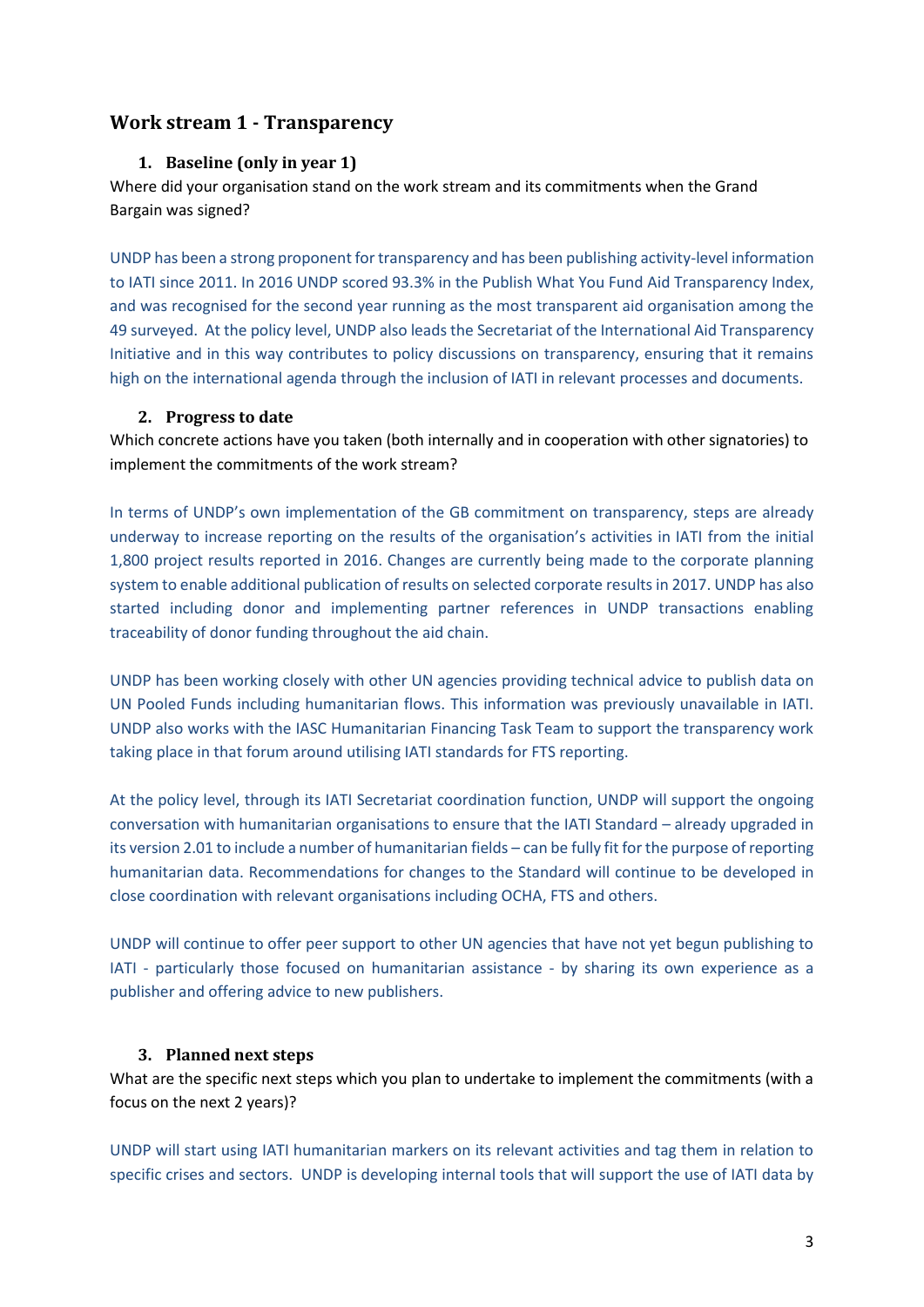its own staff and in turn improve the quality of its own data. In addition, it is looking into the development of a programme of training and materials jointly with other UN agencies which would be extended across UN agencies to support initial publication and ongoing use of IATI data.

## <span id="page-3-0"></span>**4. Efficiency gains (optional for year 1)**

Please indicate, qualitatively, efficiency gains associated with implementation of GB commitments and how they have benefitted your organisation and beneficiaries.

It has helped UNDP to improve data quality, especially results data, and increase the data available for crisis-related financing. The availability of data on pooled funds including from agencies in the humanitarian community contributes to increasing efficiency in decision-making processes around crises or emergency situations.

## <span id="page-3-1"></span>**5. Good practices and lessons learned (optional for year 1)**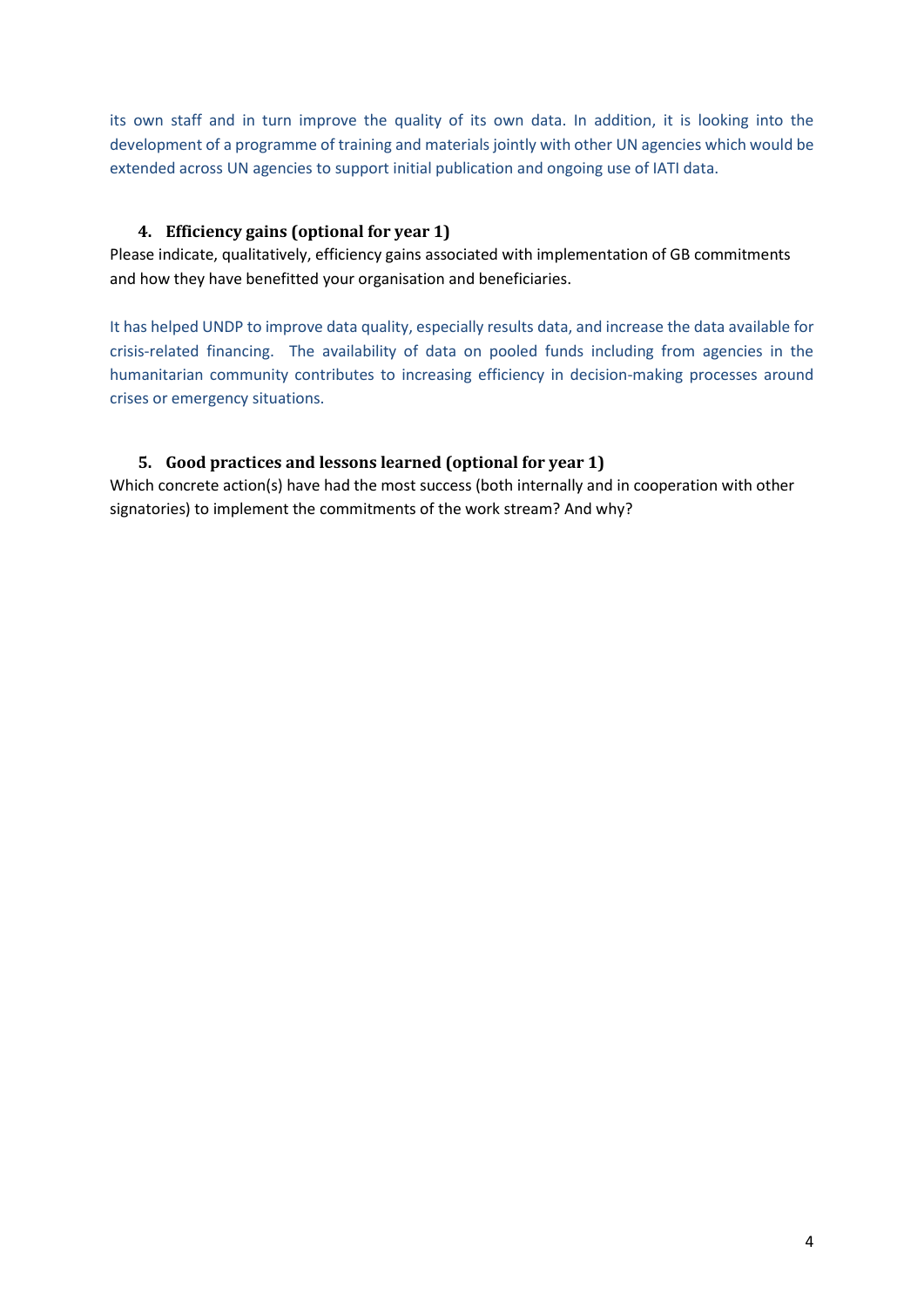## <span id="page-4-1"></span><span id="page-4-0"></span>**Work stream 2 - Localization**

#### **1. Baseline (only in year 1)**

Where did your organisation stand on the work stream and its commitments when the Grand Bargain was signed?

UNDP has been committed to localised approaches prior to the Grand Bargain commitments as it is part of the organisation's business model to work through local structures, support and build capacity of local actors and decision makers(local governments, community structures, civil society) and enable them to lead development efforts. Applying area based approaches and working with municipalities and local governments to design and deliver aid is imperative for UNDP. Subsequently UNDP also has guidelines for working with and supporting local governments in crisis. When working with local governments in crisis, the immediate objective for UNDP is to extend the legitimacy of the state through outreach and engagement of central government through sub-national administration; build confidence in the public administration by enabling resource distribution at the local level; signal efforts by the state to respond to pressing service delivery needs, in particular through engagement of communities in local recovery processes; and address drivers of insecurity or conflict by expanding engagement of the population in processes for decision making and the distribution of public goods.

Within the Global Cluster for Early Recovery, discussions have also been held on how to engage local actors in coordination of humanitarian response and how to transition from an 'externally' lead response through the humanitarian cluster system to a locally lead response through municipalities and local governments. In Nepal (Earthquake 2015) and Philippines (Typhoon 2013) efforts were made to transition clusters to local sector led responses. OCHA and UNDP worked together on this at country level.

#### <span id="page-4-2"></span>**2. Progress to date**

Which concrete actions have you taken (both internally and in cooperation with other signatories) to implement the commitments of the work stream?

UNDP has participated in the two Grand Bargain workshops on localisation facilitated by the Swiss government and IFRC. The efforts of this work stream have so far evolved around discussions and clarifications on localisation, the terminology of 'funding as direct as possible' as well as local level capacities and coordination. A substantial amount of time has been spent on listing the challenges to localisation; the willingness and genuine commitment to devolve and localise funding; local level coordination and response; the trust, accountability and risks related to localisation; and the fact that most local actors are not 'at the table' where decisions are made (HCT, Cluster Coordination Groups, UNCT etc). The workshops have tried to reach clarity on what organisations are planning achieve through the commitments; what approach organisations are taking and who will take what parts of this agenda forward. However, more discussions are needed to achieve this.

UNDP was interviewed for research conducted by independent consultants for the Grand Bargain work stream 2. It concluded that there is momentum for localization, but questioned whether the efforts of the work stream are adding up to what was originally intended. It also concluded that unfortunately local and national actors are not aware of all the processes, thus it is difficult for them to influence the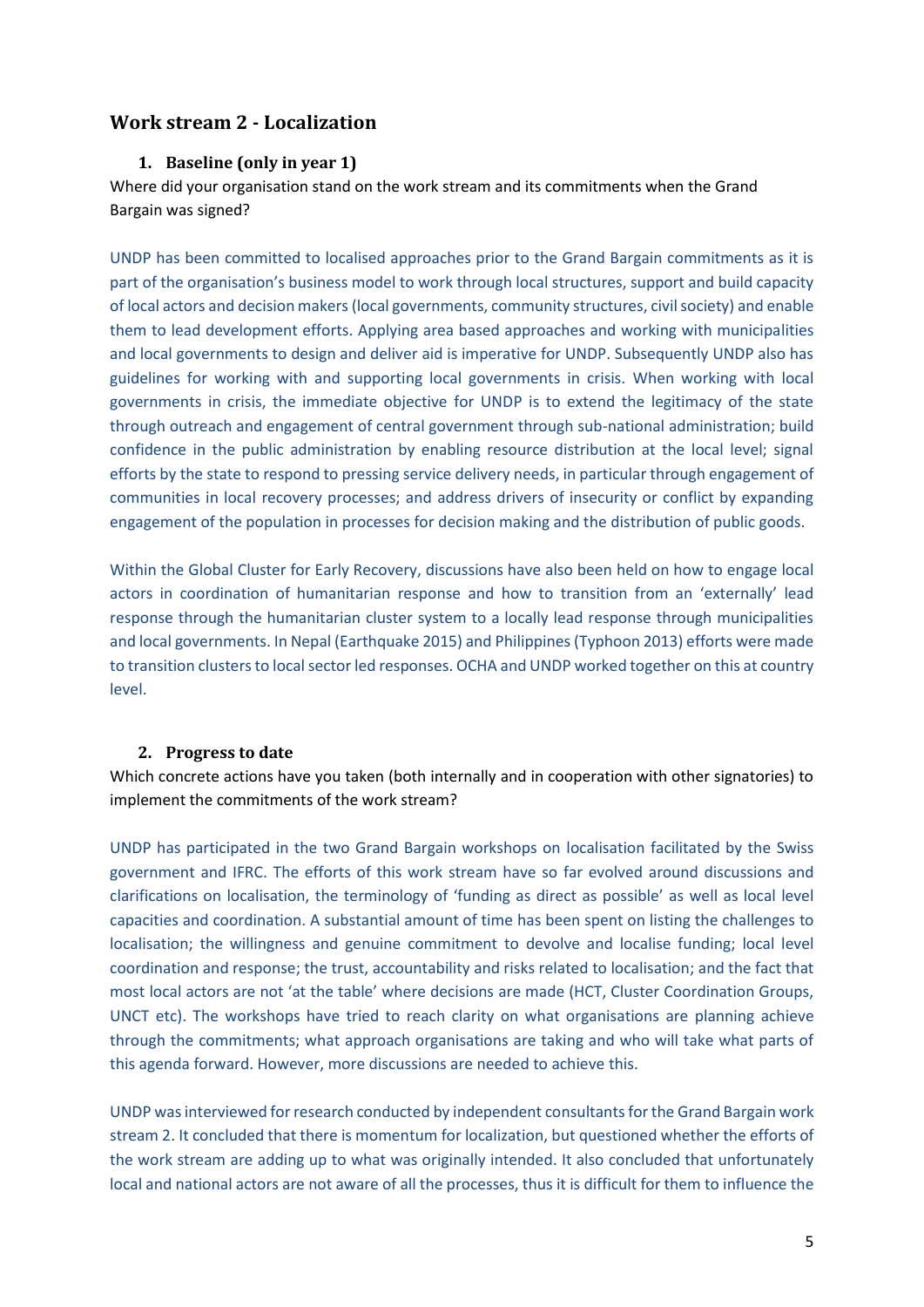agenda. There is still great concern with the lack of representation of local actors throughout the process and a sense that they are sidelined, which questions the credibility of the work on localization. The research also found that donors are engaged but as yet there is limited evidence of change in funding behavior. There is opportunity to mainstream localization in other GB processes but need for leadership from co-conveners to ensure coherence.

UNDP has launched a new Managing Agent Guideline for humanitarian Country-Based Pooled Funds late 2016, which it aims to make the NGO component of the fund more harmonized and efficient across the four countries that it manages these funds in (Sudan, South Sudan, DRC and CAR). While this is an internal piece of work, it has a potential positive impact on the accessibility and capacity building of local actors to take on these funds.

UNDP continues to advocate for localized approaches, through its policy work and programmatic work. UNDP trainings for country offices on crisis response include sessions on how to fulfill WHS and GB commitments including the elements of localization. UNDP advocates for localized approaches in protracted displacement contexts through its work in the Solutions Alliance (governing board member) and together with other UN agencies UNDP has developed tools and guidance on how to localize the SDGs.

Through its role as lead for the Global Cluster for Early Recovery, UNDP has taken part in cluster architecture review missions (Ukraine, DRC and soon Sudan) with the objective of analyzing the coordination structures in view of the New Way of Working and where possible promote and support a localized approach (as was done in Nepal and the Philippines). The Global Cluster for Early Recovery is also working with the Global Cluster Coordination Group in Geneva on conceptualizing what localization means for the cluster approach.

## <span id="page-5-0"></span>**3. Planned next steps**

What are the specific next steps which you plan to undertake to implement the commitments (with a focus on the next 2 years)?

- Continue its engagement in the GB work stream.
- Continue to advocate for localised approaches in global policy forums
- Continue support to programmes that foster localised approaches, supporting to local government and communities to take the lead in their own recovery and development.
- Continue the deliberations within the Global Cluster Coordinators group on defining and conceptualising localisation within the cluster system. UNDP has committed to support this work in the Global Cluster Coordinators Group's work plan.
- Participate where relevant in cluster architecture review missions to assess the potentials for local level coordination.
- Roll-out of the CBPF Managing Agent guidelines.

## <span id="page-5-1"></span>**4. Efficiency gains (optional for year 1)**

Please indicate, qualitatively, efficiency gains associated with implementation of GB commitments and how they have benefitted your organisation and beneficiaries.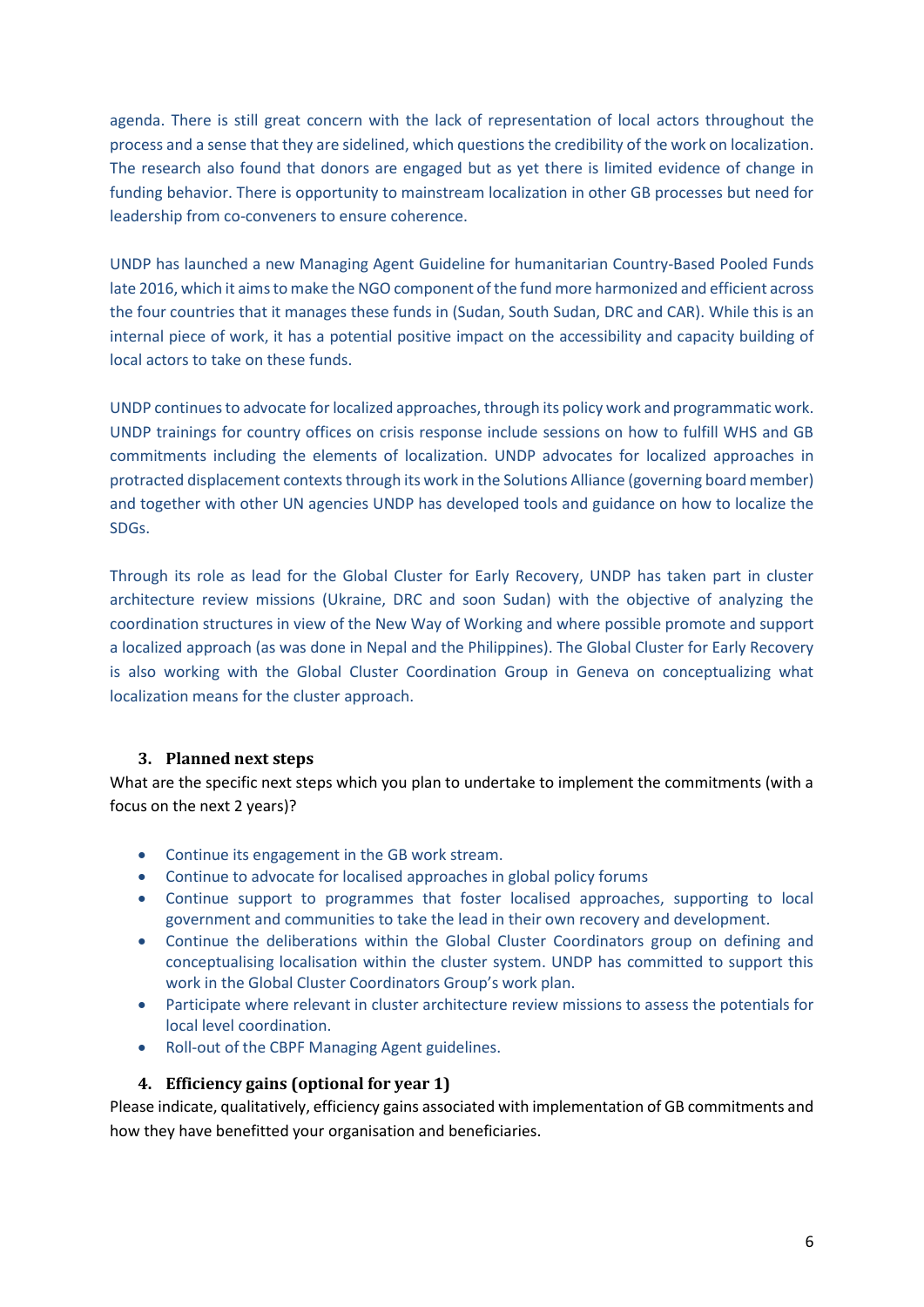## <span id="page-6-0"></span>**5. Good practices and lessons learned (optional for year 1)**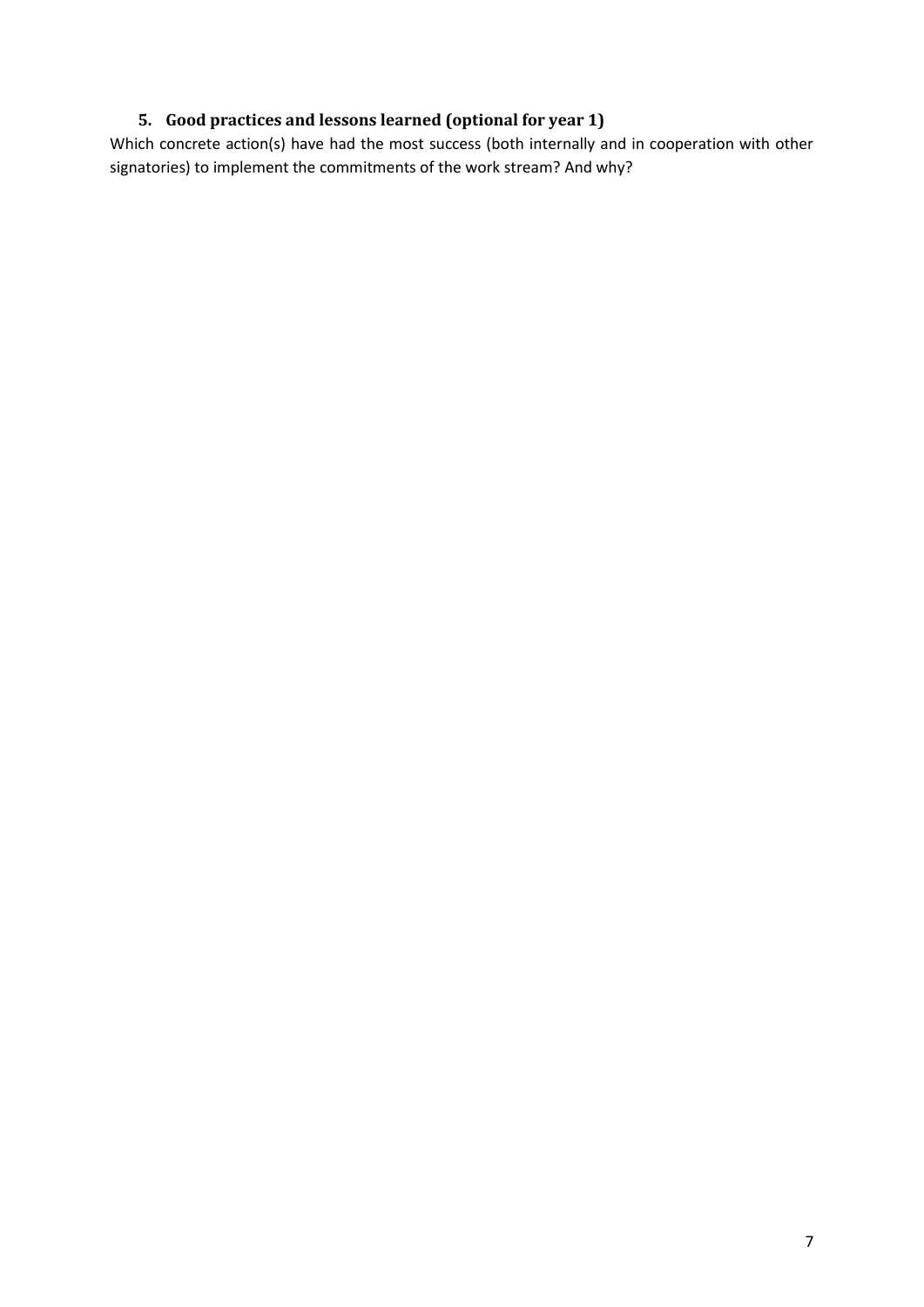## <span id="page-7-1"></span><span id="page-7-0"></span>**Work stream 3 - Cash**

#### **1. Baseline (only in year 1)**

Where did your organisation stand on the work stream and its commitments when the Grand Bargain was signed?

UNDP has used cash based interventions for its livelihoods recovery projects in disaster and conflict settings, for instance in Haiti, Philippines, Syria, Jordan and Turkey. In the Ebola response, UNDP also implemented a large-scale project covering payments of Ebola health workers delivering essential services to the communities affected by the pandemic.

#### <span id="page-7-2"></span>**2. Progress to date**

Which concrete actions have you taken (both internally and in cooperation with other signatories) to implement the commitments of the work stream?

UNDP is developing programme and operations tools to engage at scale in cash-based interventions targeting conflict and disaster affected communities and working with governments to support resumption of essential government services through the payment of public sector workers. The tools include guidance notes, cash based project management tools, long term agreements with service providers, communication messages, deployable experts from UNDP and stand-by partners' experts to be deployed. UNDP is also strengthening the collaboration with CashCap to receive support at cluster and interagency level.

## <span id="page-7-3"></span>**3. Planned next steps**

What are the specific next steps which you plan to undertake to implement the commitments (with a focus on the next 2 years)?

UNDP intends to increase its use of cash based transfers for social protection, emergency response, core government functions and health systems response. It is also planning to finalize and roll out its programme and operations tools for cash based interventions in 2017.

UNDP is exploring options on digitizing cash transfers in partnership with private sector (Vodaphone, Microsoft) and others, as well as exploring other innovative partnerships.

## <span id="page-7-4"></span>**4. Efficiency gains (optional for year 1)**

Please indicate, qualitatively, efficiency gains associated with implementation of GB commitments and how they have benefitted your organisation and beneficiaries.

Through cash-based intervention systems, UNDP aims to increase effectiveness, accountability and financing for the unbanked, and to link emergency response to longer term development with effective systems of data management and monitoring.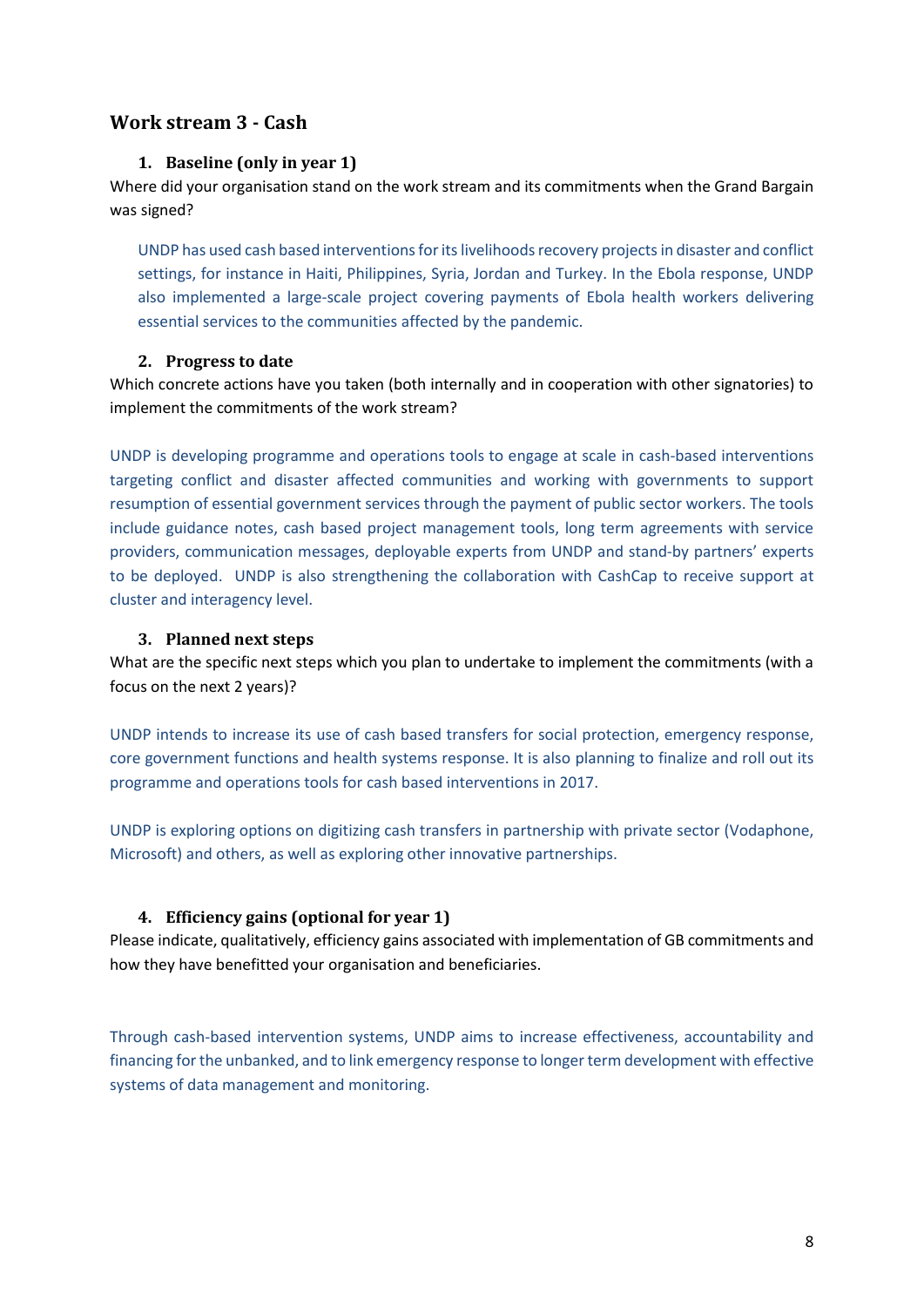## **5. Good practices and lessons learned (optional for year 1)**

<span id="page-8-0"></span>Which concrete action(s) have had the most success (both internally and in cooperation with other signatories) to implement the commitments of the work stream? And why?

Early results in cash programming point to the fact that the scope of digital cash programming will only continue to grow, necessitating increasing coordination between different cash programming actors.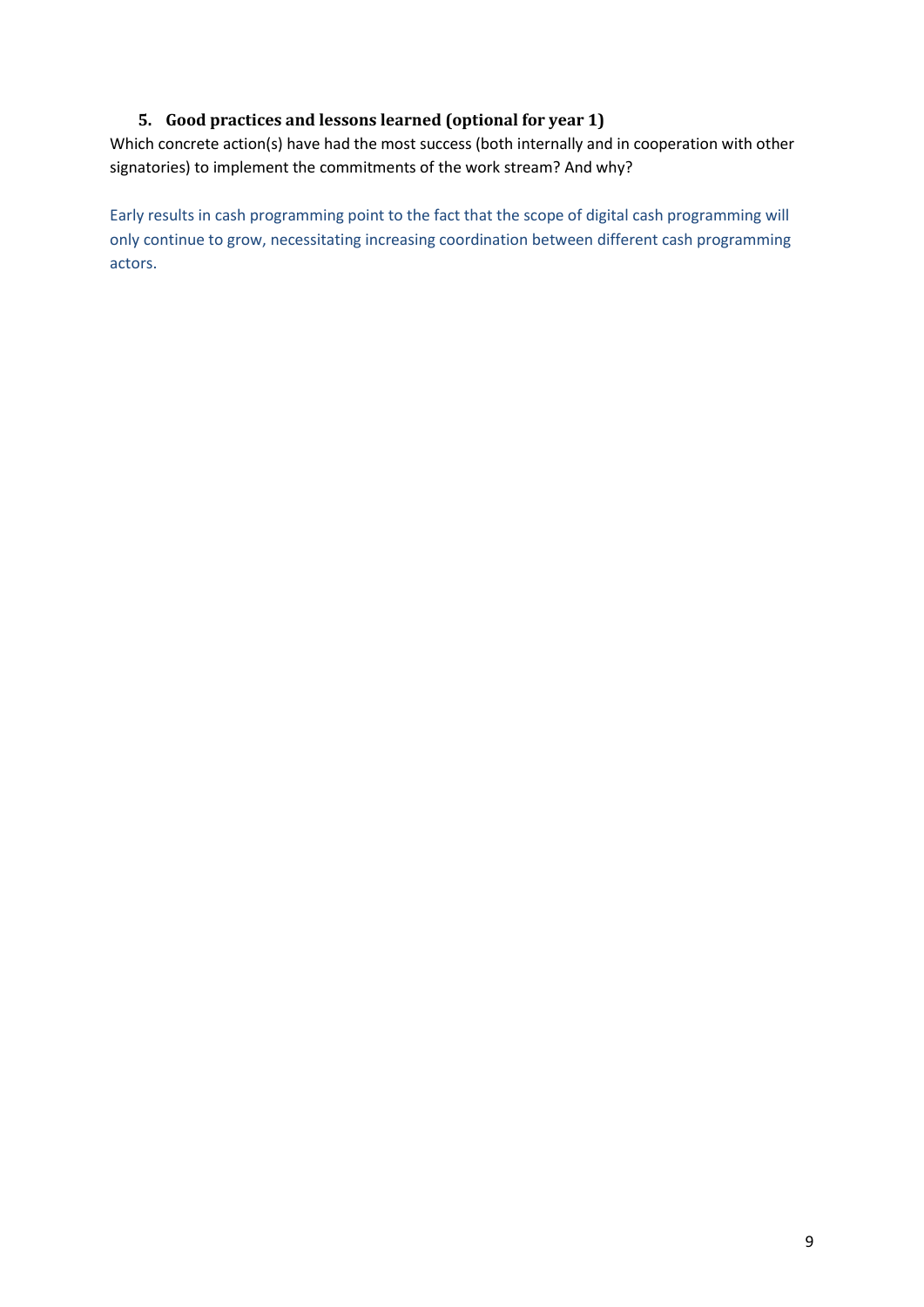## <span id="page-9-1"></span><span id="page-9-0"></span>**Work stream 5 – Needs Assessment**

## **1. Baseline (only in year 1)**

Where did your organisation stand on the work stream and its commitments when the Grand Bargain was signed?

UNDP has been committed to coordinated needs assessments prior to the Grand Bargain Commitments.

UNDP takes the lead in coordinated recovery assessments and analysis such as the PDNAs and RPBAs, and also takes part in humanitarian coordinated needs assessments (such as the MIRA or MSNAs).

## <span id="page-9-2"></span>**2. Progress to date**

Which concrete actions have you taken (both internally and in cooperation with other signatories) to implement the commitments of the work stream?

- Hosted and facilitated the first joint meeting between the IASC Task Team on Humanitarian-Development Nexus and the UNDG Working Group on Transition to discuss the New Way of Working, including the importance of joint needs analysis between humanitarian and development partners
- Participated in the follow up workshop in Brussels in February 2017, which led to the commitment on leading one of the activities under the work stream: "Identify linkages between humanitarian assessment (minimal life-saving interventions) and longer term recovery assessments (e.g. PDNA, PCNA/RPBA, DALA etc) - data exchange, joint analysis."
- Advocated for the need for joint needs analysis at policy level in the IASC Task Team for Humanitarian Development Nexus as well as in-country on joint country support missions (E.g. DRC)

## <span id="page-9-3"></span>**3. Planned next steps**

What are the specific next steps which you plan to undertake to implement the commitments (with a focus on the next 2 years)?

 UNDP will continue to advance this as part of its core work on assessments including through new partnerships and contributions to enhancing tools and methodologies.

## <span id="page-9-4"></span>**4. Efficiency gains (optional for year 1)**

Please indicate, qualitatively, efficiency gains associated with implementation of GB commitments and how they have benefitted your organisation and beneficiaries.

## <span id="page-9-5"></span>**5. Good practices and lessons learned (optional for year 1)**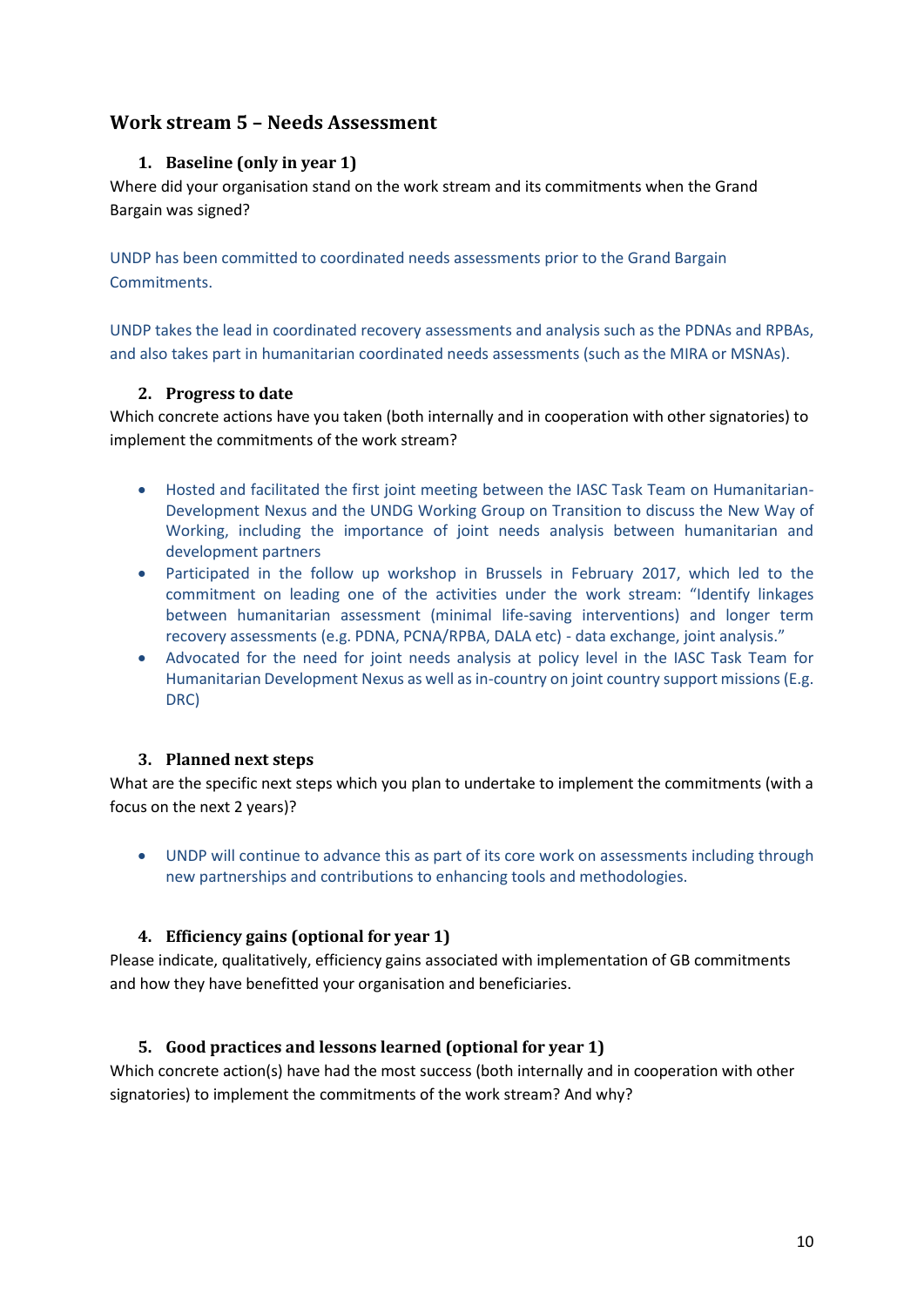## <span id="page-10-1"></span><span id="page-10-0"></span>**Work stream 7 - Multi-year planning and funding**

## **1. Baseline (only in year 1)**

Where did your organisation stand on the work stream and its commitments when the Grand Bargain was signed?

UNDP has been an active participant in discussions to move towards MY humanitarian planning and funding and, as a development actor, already uses multi-year planning and funding models in its resilience-building efforts. UNDP has been a proponent of aligning, wherever possible, joint and/or joined up analysis, as well as aligning humanitarian and resilience response plans to ensure coherent planning and funding.

#### <span id="page-10-2"></span>**2. Progress to date**

Which concrete actions have you taken (both internally and in cooperation with other signatories) to implement the commitments of the work stream?

UNDP has co-hosted, with OCHA, WB and Denmark, a high-level workshop to identify concrete bottlenecks related to MY financing on the ground as a key element of advancing the NWOW. An action plan will be published shortly, outlining next steps for humanitarian and development entities, to seize opportunities and overcome challenges related to MY financing and planning on the ground.

Furthermore, UNDP co-chairs the IASC Humanitarian Financing Task Team activities on the humanitarian-development nexus with the World Bank and FAO and in this context, has also been technically engaged in the multi-year humanitarian financing study currently taking place through that team.

Another element closely linked to this work is multi-year planning that looks at how to better harmonise humanitarian and development plans to reduce humanitarian need in the long-term. UNDP works on this with other partners from the UN Development System's side and continues to drive country-level solutions jointly with teams on the ground.

#### <span id="page-10-3"></span>**3. Planned next steps**

What are the specific next steps which you plan to undertake to implement the commitments (with a focus on the next 2 years)?

UNDP will continue engagement on this at both country and HQ levels

## <span id="page-10-4"></span>**4. Efficiency gains (optional for year 1)**

Please indicate, qualitatively, efficiency gains associated with implementation of GB commitments and how they have benefitted your organisation and beneficiaries.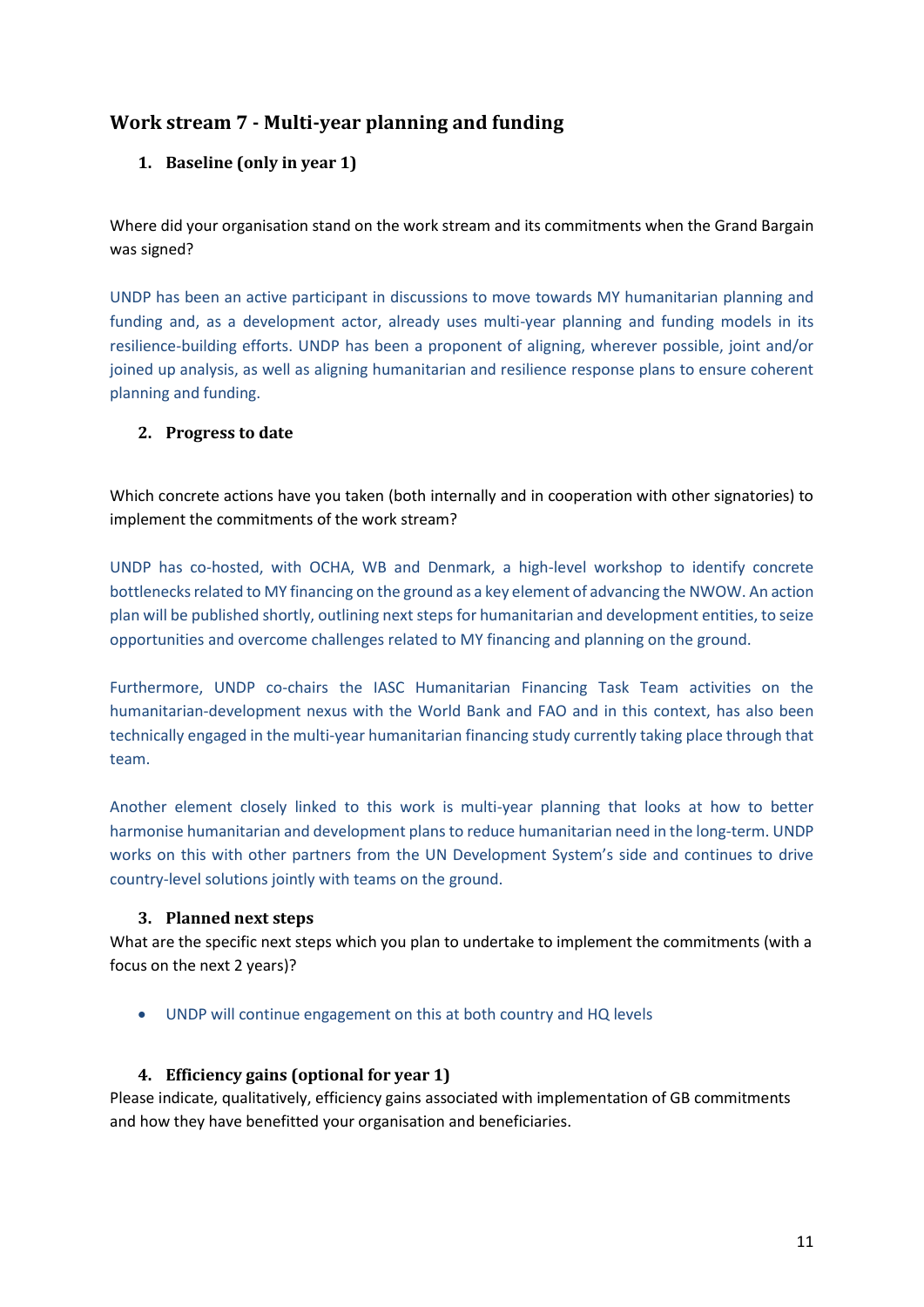## <span id="page-11-0"></span>**5. Good practices and lessons learned (optional for year 1)**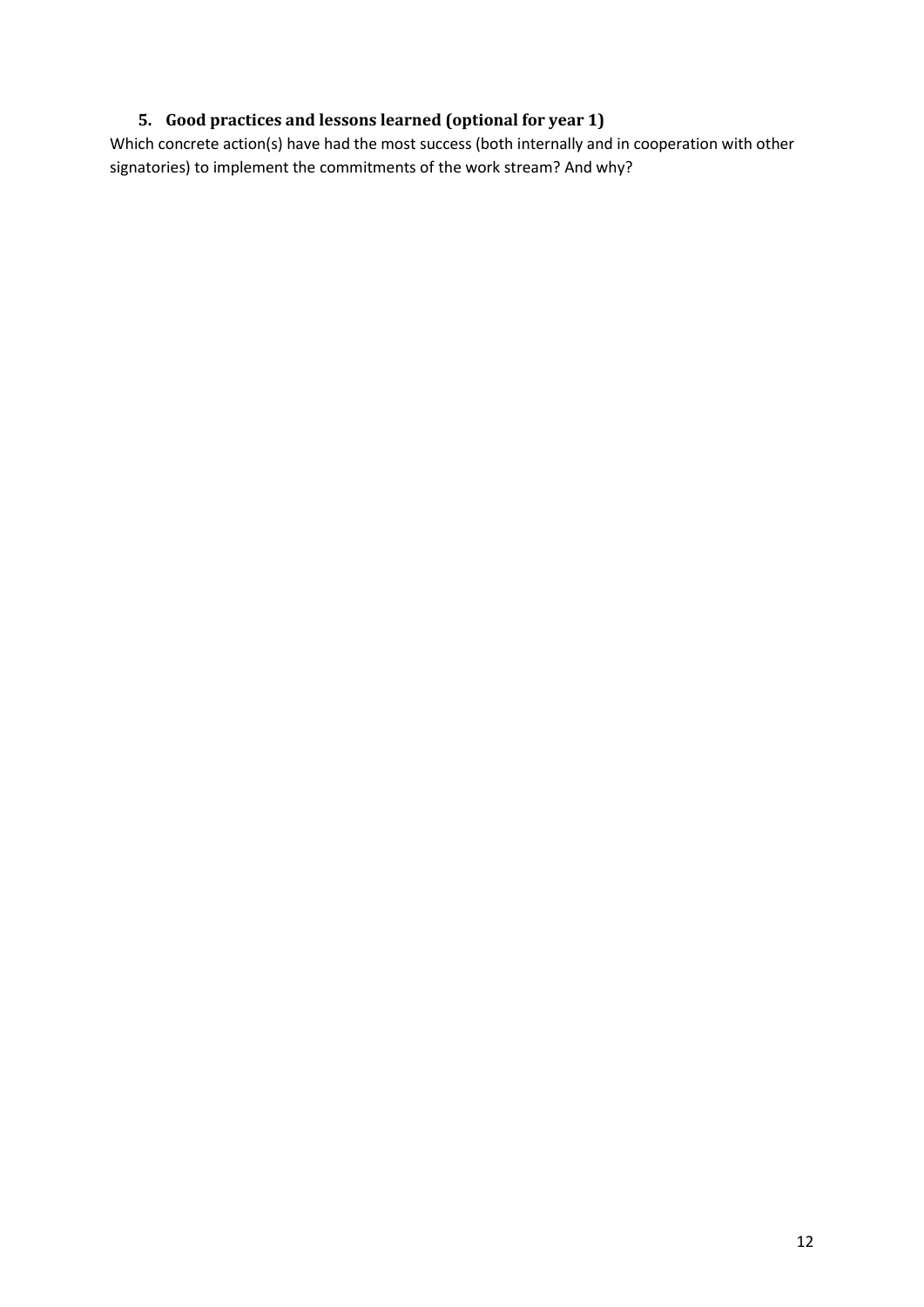## <span id="page-12-1"></span><span id="page-12-0"></span>**Work stream 10 – Humanitarian – Development engagement**

#### **1. Baseline (only in year 1)**

Where did your organisation stand on the work stream and its commitments when the Grand Bargain was signed?

UNDP has been at the forefront of progressing better solutions to humanitarian-development coherence even prior to the Grand Bargain as UNDP's crisis response fundamentally works in a space that is shared with humanitarians. This is done through work around Early Recovery, as well as, more recently new sustainable solutions to protracted crisis situations such as displacement.

UNDP is the co-convenor of the work stream on humanitarian-development engagement in the Grand Bargain and since the signing of the Bargain, has led advocacy efforts and technical solutions to issues within the work stream's agenda with humanitarian partners.

<span id="page-12-2"></span>Furthermore, UNDP is a member of the Solutions Alliance, which has convened humanitarian and development actors to jointly find sustainable solutions to protracted displacement.

Which concrete actions have you taken (both internally and in cooperation with other signatories) to implement the commitments of the work stream?

Since the launch of the Grand Bargain at the WHS, UNDP has been co-leading the operationalisation of commitments of work stream 10.

Internally, UNDP has started a process of reorienting policy and programming approaches to respond to the commitments of the GB outcomes, reflecting these in new policies coming out on recovery and resilience. Work has also been done with various country offices to support better linked-up analysis and planning, contribute to mainstreaming these considerations to the agency's core SDG support to countries and elaborating programming solutions targeting protracted displacement.

UNDP is also engaged with humanitarian partners to support country-level work with RC/HC's in countries such as Sudan, Burkina Faso, Lebanon, DRC, Somalia, Ethiopia, Uganda and Yemen.

At the interagency level, UNDP co-convened, with the Government of Denmark, the WB and OCHA, a high-level meeting on advancing the implementation of the New Way of Working, which took place 13-14 March. This is the first in a series of such meetings, including a planned high-level side event during the World Bank Spring Meetings in April and one hosted by the Government of Turkey in May, with the aim of keeping up political momentum on the commitments made at the Grand Bargain and beyond. The Copenhagen meeting utilised country cases from Yemen, Somalia, Uganda and Ethiopia to identify the challenges, bottlenecks and opportunities related to implementing NWoW in the field. An action plan document, outlining key next steps for development, humanitarian and peacebuilding actors will be published shortly

UNDP has also worked with key UN partners and the World Bank to operationalise the Humanitarian-Development-Peace Initiative, which rolls out joint work amongst humanitarian-development-peace